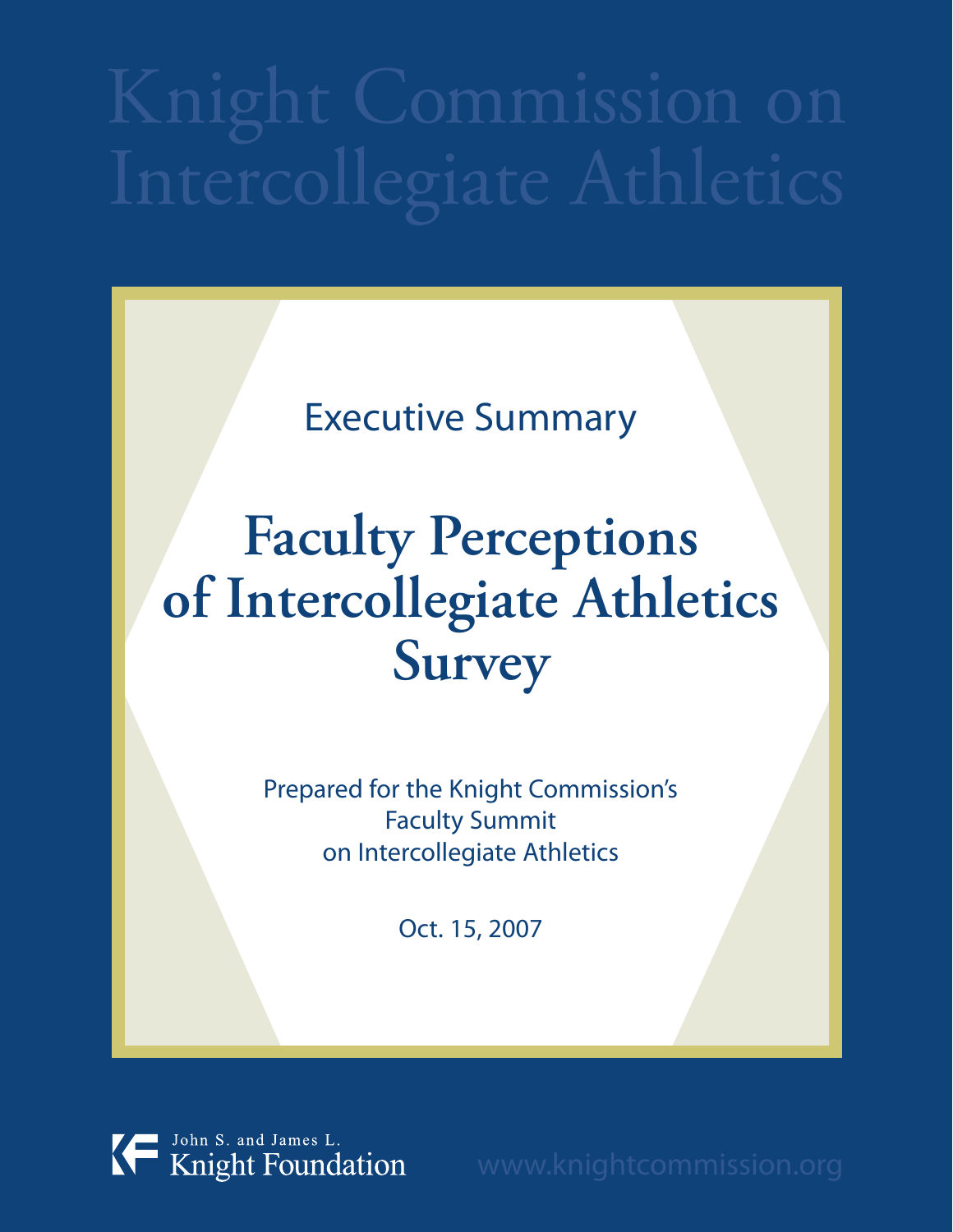# **Introduction**

**In a national survey of more than 2,000 faculty members at universities with the country's most visible athletic programs, a striking number of professors say they don't know about and are disconnected from issues facing college sports. More than a third say they don't know about many athletics program policies and practices, including the financial underpinnings of their campuses' athletics programs. Furthermore, more than a third have no opinion about concerns raised by national faculty athletics reform groups. The largest portion of faculty (41 percent) believe faculty governance roles on campus associated with the oversight of intercollegiate athletics are ill defined, and most believe those roles are not particularly meaningful. On other issues, faculty are often equally divided between those who are satisfied with the conduct of their institution's intercollegiate athletics programs and those who are not.**

**Faculty members do tend to agree on several key points:**

- **Athletics decisions on campus are being driven by the demands of the entertainment industry.**
- **Faculty members are dissatisfied with their roles in athletics governance on campus, although more of them are satisfied with presidential oversight of athletics on their own campuses.**
- **Salaries paid to head football and basketball coaches are excessive, and the financial needs of athletics get higher priority than academic needs. Still, half of the respondents also think athletics success results in financial gains to campus initiatives unrelated to sports.**
- **Professors have similar levels of satisfaction with the academic performance of students in general and athletes in sports other than football and basketball. However, they are significantly less satisfied with the academic performance of football and basketball players. They believe athletes are more burdened than other students by demands on their out-of-class time.**
- **Faculty members are satisfied with the practice of awarding scholarships based on athletics ability, and believe that scholarships for basketball and football athletes may not compensate them fairly for their services.**

### Background

In 1989, the trustees of the John S. and James L. Knight Foundation were concerned that highly visible athletics scandals threatened the integrity of higher education. They formed the Knight Commission on Intercollegiate Athletics to develop and win acceptance of realistic reforms that would close the widening chasm between higher education's ideals and big-time college sports.

In its 1991 and 2001 reports, the Knight Commission called on university faculties to join other members of the academic community to act together to restore the balance of athletics and academics on campus. In meetings since that time, the Knight Commission has heard testimony from

professors involved in campus leadership, athletics governance, and athletics reform groups such as the Coalition on Intercollegiate Athletics and the Drake Group.

Following the Knight Commission's Summit on the Collegiate Athlete Experience in 2006, members of campus reform groups approached the Knight Commission to propose a summit on the role of the faculty in maintaining a healthy relationship between academics and athletics on campus. The commission agreed to host such a summit.

In preparation for the Faculty Summit, the Knight Commission asked Dr. Janet H. Lawrence, an associate professor at the University of Michigan's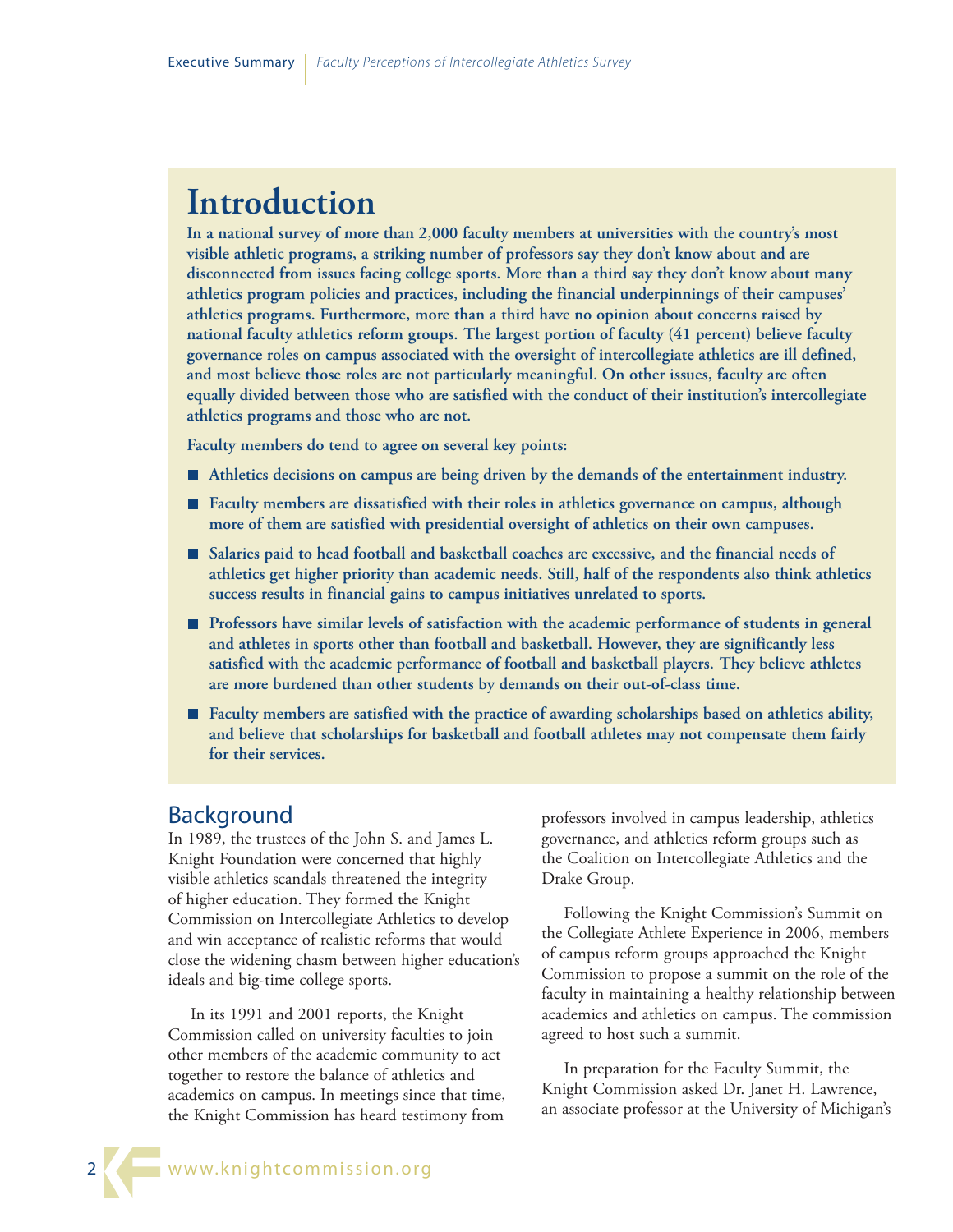Center for Postsecondary and Higher Education, to conduct a national survey of faculty members at NCAA Division I Football Bowl Subdivision (formerly Division I-A) universities. The purpose was to learn how faculty members who are most likely to have knowledge about athletics issues through university governance involvement, or faculty who are most likely to interact with athletes in the classroom, perceive a range of athletics issues. The findings are to be used as background for discussions at the summit as well as for further conversation that may follow within athletic

conferences and on individual campuses. The survey was designed to answer the following questions:

- How do faculty perceive intercollegiate athletics on their campuses?
- **How satisfied are they** with the governance, academics and financial aspects of intercollegiate athletics?
- What most concerns them about intercollegiate athletics?
- What priority do they think campus faculty governance groups should give to intercollegiate athletics?

The survey took into account how perceptions might be affected by differences in faculty members' career experiences, campus climate, athletics success, and athletes' academic success. Finally, the study looked at the likelihood of individual professors agreeing to get involved in solving problems in intercollegiate athletics on their own campuses and whether they believed such activity would be effective.

### Survey Methodology

The survey was sent to 13,604 faculty members at 23 institutions in the NCAA's Football Bowl Subdivision (formerly known as Division I-A).

Two institutions were randomly selected from each of the eleven Football Bowl Subdivision conferences and one was chosen from the institutions not affiliated with any conference. Among those surveyed were 1) faculty currently involved in university governance (e.g., faculty senates); 2) faculty in roles associated with intercollegiate athletics oversight (e.g., faculty athletics representatives, members of campus athletics advisory boards); and, 3) tenured or tenure track faculty who teach undergraduates and, as a result, have a high probability of interacting with athletes in the classroom. Researchers received 3,005

responses from professors at all 23 institutions surveyed. However, the final sample used in the analysis consisted of 2,071 responses after adjusting for those who did not fully complete the survey, faculty currently on sabbatical, emeritus faculty, non-tenure track faculty, and administrators inadvertently included. *The workings of our athletic department are fairly opaque from the perspective of the rank and file faculty and staff. I suspect the department is doing a better job of academic oversight than most of the campus realizes. Unfortunately, stereotypes and misconceptions abound. The budget process is*

The sample design did not attempt to approximate a random sample of faculty that could be generalized with a margin of error since it was important to focus on faculty

with governance involvement. Of this purposive sample, more than three-quarters (78 percent) are involved in faculty governance at some level and 14 percent of this group has experience with athletics governance. Only 22 percent of the respondents report no current involvement in either athletics or campus-wide governance.

#### Survey Results

**—Survey Respondent**

*completely obscure, and that adds to the confusion.*

> The overarching finding is: A striking number of professors say they don't know about and are disconnected from issues facing college sports. It's all the more striking because the survey sample included faculty involved in governance or undergraduate teaching—those more likely to be informed about these issues.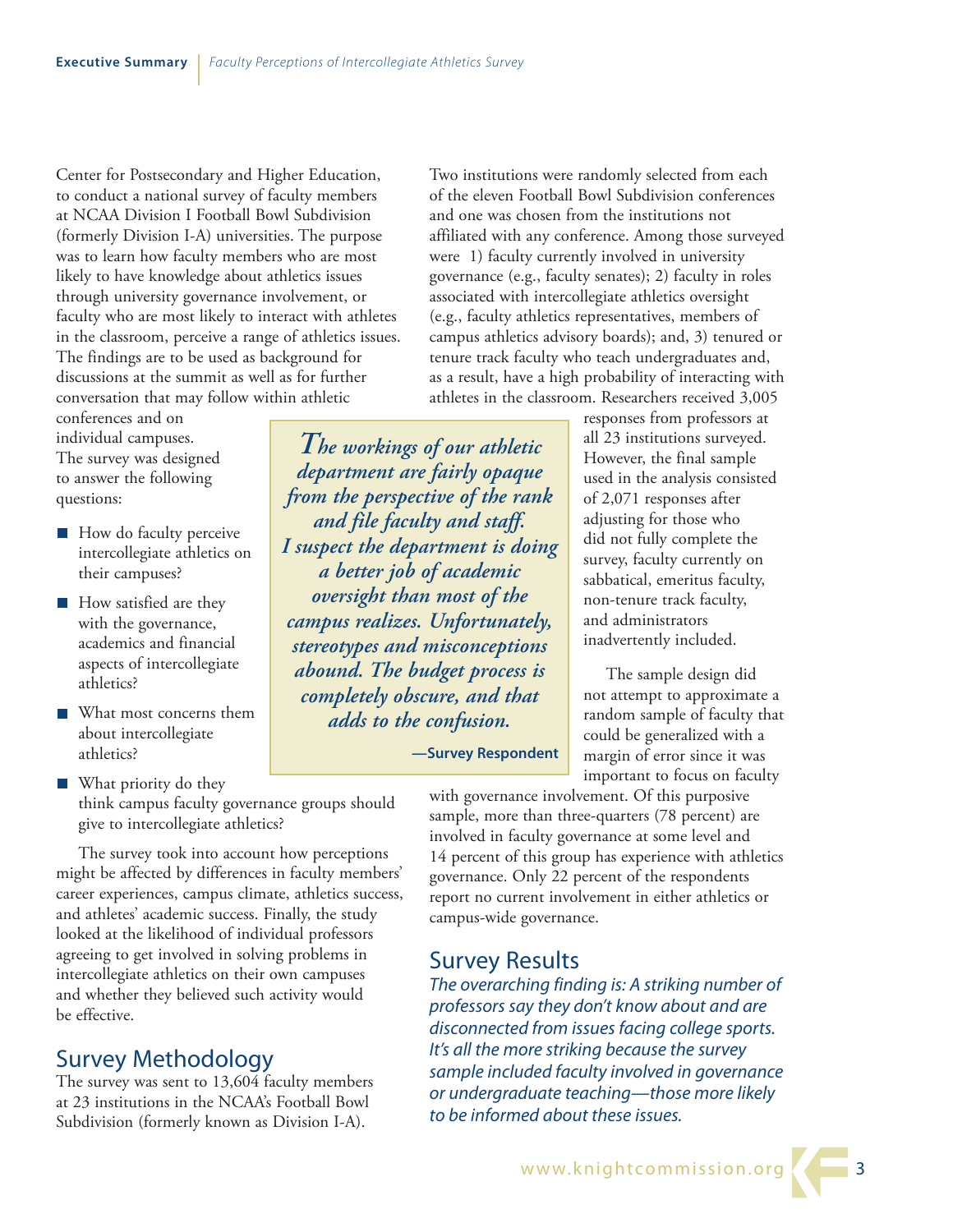More than a third of faculty members are unfamiliar with select policies and practices pertaining to athletics, the financial underpinnings of athletics on campus, or concerns raised by national faculty athletics reform groups. Perhaps as a result, this lack of information results in large segments of

faculty members responding that they have no opinion about a number of academic, governance and financial issues. Those who say they are informed about such operations are divided among those who are satisfied with the conduct of intercollegiate athletics on their campus and those who are not. The large

segment of uninformed faculty is particularly noteworthy because the sample was designed to include faculty involved in governance or undergraduate teaching and, as a result, would seem more likely than a randomly drawn sample of university faculty to be informed about these issues.

Concerning academic issues, more than half (53 percent) have no opinion about their satisfaction with coaches' roles in the admissions process; nearly half (49 percent) do not know if a faculty committee on campus regularly monitors the educational soundness of athletes' programs of study; 40 percent have no opinion about the academic standards on their campus that guide admissions decisions for athletes in football and basketball, and a similar portion (38 percent) have no opinion about the attention given by campus faculty governance groups to the quality of athletes' educational experiences.

Regarding finances, 39 percent of faculty do not know if athletics programs on their own campuses are subsidized by institutional general funds. Also, nearly a third (31 percent) offer no opinion on whether they are satisfied or dissatisfied with the use of general funds to subsidize athletics on their campus—likely the result of a lack of information on which to base an opinion.

More than a third have no opinion about the types of roles faculty members play in the

governance of intercollegiate athletics (35 percent) and the range of faculty perspectives considered by central administrators when institutional positions on athletics are formulated (34 percent).

While perceptions about and satisfaction with the conduct of intercollegiate athletics are mixed

*Faculty input is "superficial" the Faculty Athletic Committee is "controlled" by athletic administration. I know — I sat on it…*

have knowledge of athletics operations, professors generally share the same beliefs about several key issues involving governance, academics, athlete welfare and finances. These shared beliefs include the following:

among faculty who do

**—Survey Respondent**

#### Governance

1. Faculty members say they believe intercollegiate athletics is an auxiliary service and decisions are driven by the demands of the entertainment industry.

More than six in 10 (62 percent) say that intercollegiate athletics is structurally separate from the academic part of their university, and half say that decisions about the athletics program are driven by the entertainment industry with minimal regard for their university's academic mission.

**Decisions about intercollegiate athletics on my campus are driven by the priorities of an entertainment industry that is not invested in my university's academic mission.**

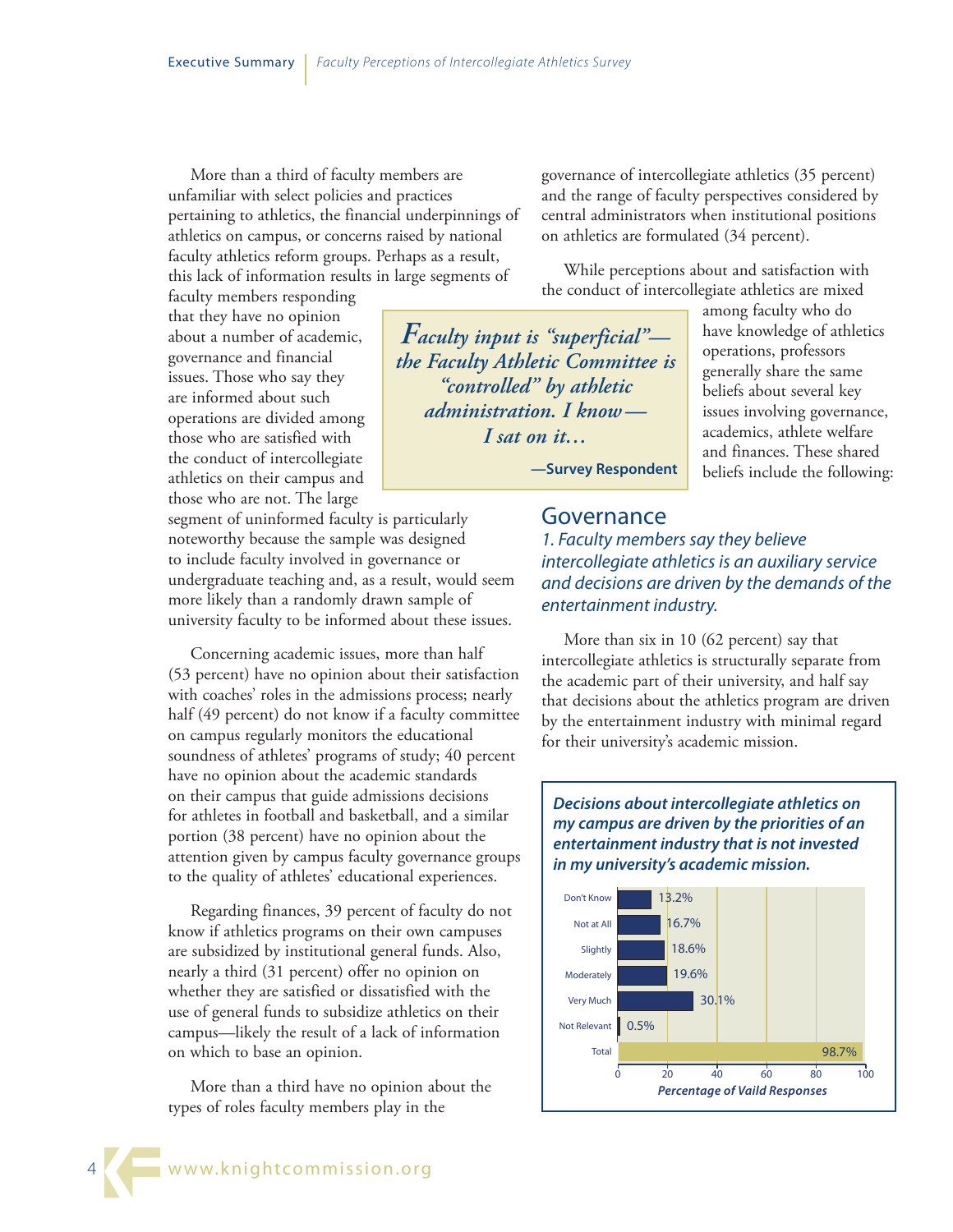2. Although faculty are more satisfied than not with their respective president's oversight of athletics, they are generally dissatisfied with their roles in faculty athletics governance and the consideration of faculty input on athletics decisions. However, when asked to prioritize issues for campus faculty governance groups, intercollegiate athletics ranks very low.

Faculty members are more satisfied (46 percent) than not (28 percent) with their respective president's oversight of intercollegiate athletics. But more faculty (36 percent) than not (28 percent) are dissatisfied with faculty athletics governance roles. More specifically, the largest portion of the faculty (41 percent) believe faculty governance roles associated with the oversight of athletics on campus are ill defined; 32 percent disagree with that statement and 26 percent do not know. Even a third of those with athletics governance experience time of those with atmetics governance experi-<br>(35 percent) believe these roles are ill defined. Further, professors are generally dissatisfied with the extent to which faculty input is considered when athletics decisions are made, and are more dissatisfied (44 percent) than not (25 percent) with the range of faculty perspectives considered by administrators when athletics positions are formulated. Further, more respondents (47 percent) than not (28 percent) fied with faculty athletics governance<br>e specifically, the largest portion of the<br>percent) believe faculty governance rol<br>with the oversight of athletics on camp<br>ned; 32 percent disagree with that<br>and 26 percent do not kno *Percentage of Percentage of Percent disagree vith this* percent disagree with this percent do not know. Event disagree with this percent do not know. Event disagree with this percent do not know. Event as are meanily

**Institution-level decisions about intercollegiate athletics are typically made by administrators who consult with faculty governance groups.**



believe faculty members are interested in intercollegiate governance issues on their campus. However, they rank intercollegiate athletics second to last, just above Greek life, in a list of 13 priorities for campus faculty governance groups.

3. Faculty members involved in athletics governance are more positive about all aspects of intercollegiate athletics than those who are not involved.

#### **Faculty Ranking of Priorities for Campus Faculty Governance Groups**

- **1. Resources for Research (e.g., quality of labs, administrative support, institutional grants)**
- **2. Graduate Programs (e.g., curriculum rigor, resources)**
- **3. Undergraduate Majors (e.g., curriculum rigor, resources)**
- **4. Faculty Salaries and Benefits (e.g., salary compression, health benefits)**
- **5. Financial Health of Institution (e.g., revenue levels, deferred maintenance)**
- **6. Faculty Personnel Policies (e.g., use of non-tenure track faculty, promotion and tenure)**
- **7. Access to and Affordability of Undergraduate Education (e.g., institutional financial aid, outreach to students and families)**
- **8. Undergraduate Educational Policies (e.g., admission standards, advising, missed class time)**
- **9. Racial Equity (e.g., in employment, admissions)**
- **10. Gender Equity (e.g., in employment, admissions)**
- **11. Commercialization of Research (e.g., intellectual property, joint ventures with private business)**
- **12. Intercollegiate Athletics (e.g., student-athlete well-being, finance)**
- **13. Greek Life (e.g., initiation activities, Town Gown relationships)**

www.knightcommission.org 5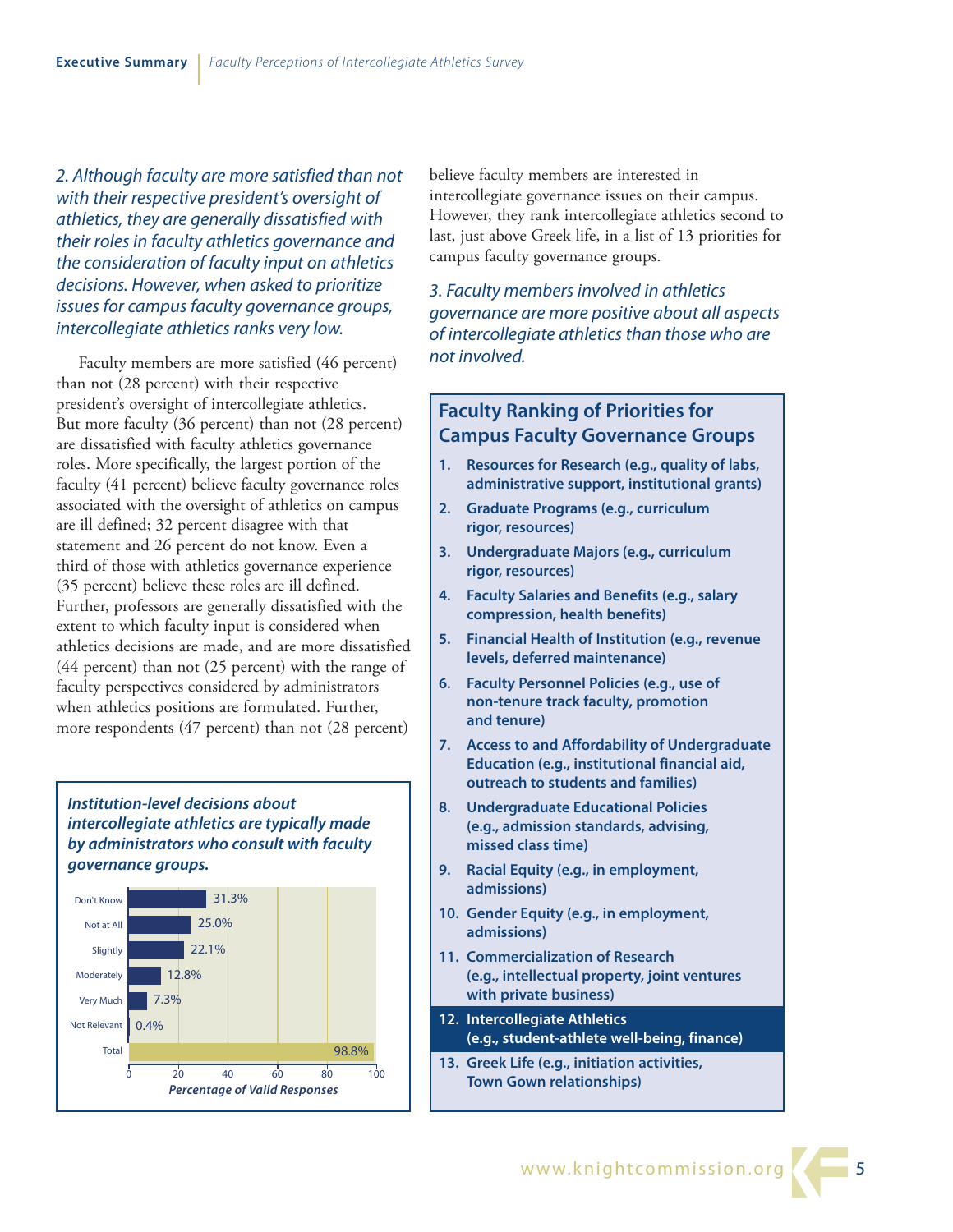#### Academics and Athlete Welfare

1. Faculty believe athletes are motivated to earn their degrees and are academically prepared to keep pace with other students. Faculty have similar levels of satisfaction with the academic performance of students in general and athletes participating in sports other than football and basketball. However, they are significantly less satisfied with the academic performance of football and basketball players. At the same time, they recognize that athletes have less discretionary time than non-athletes.

A majority of faculty members (61 percent) believe that athletes are motivated to earn their degrees and are academically prepared to keep pace with the other students in their classes. Respondents rate their satisfaction with the academic integrity and performance of athletes and other students at similar levels, although they are significantly less satisfied with the academic

performance of football and basketball athletes. Three-quarters of those surveyed believe athletes are more burdened than other students because of the demands on their out-of-class time, and the majority believe that athletes are not engaged in other campus activities.

#### 2. While most faculty members believe that academic standards do not need to be compromised to achieve athletics success, nearly a third disagree.

While faculty acknowledge that athletes are more burdened than other students, half say they believe that academic standards do not need to be lowered to achieve athletics success. However, nearly a third (32 percent) of those surveyed believe that some compromises with academic standards must be made to achieve athletics success in football and basketball.

#### 3. Academic concerns appear to motivate faculty to join campus efforts aimed at addressing those issues.

Faculty who are personally most concerned about the academic aspects of intercollegiate athletics are likely to join campus activities designed to ameliorate problems. Among those who think that the chances their efforts will result in meaningful campus change are greater than 50/50, the largest number said academic issues are of most concern to them. In particular, professors who are concerned about the quality of athletes' educational experiences and their academic outcomes are the most optimistic about their chances for success.

*Athletics is no longer an integral part of the university. It is a stand-alone profit center. TV contracts are set up to maximize revenues, not to minimize the impact on the athletes' academic experience.*

#### Finances

1. Three in four faculty members say salaries paid to their schools' head football and basketball coaches are excessive. The majority believe athletics financial needs get higher priority than academic needs; however, half of those surveyed also think athletics

**—Survey Respondent**

success results in financial gains to campus initiatives unrelated to sports.

Nearly three-quarters (72 percent) of faculty believe salaries paid to head football and basketball coaches on their campuses are excessive. However, with regard to finances overall, faculty members see intercollegiate athletics as a mixed blessing. On the one hand, they note the high costs associated with intercollegiate athletics, and the majority of them believe their institutions prioritize construction of state-of-the-art athletic facilities over capital projects for academic departments. On the other hand, half think the success of intercollegiate athletics fosters alumni and corporate giving to campus initiatives outside of athletics.

2. More than half of faculty members are satisfied with the practice of awarding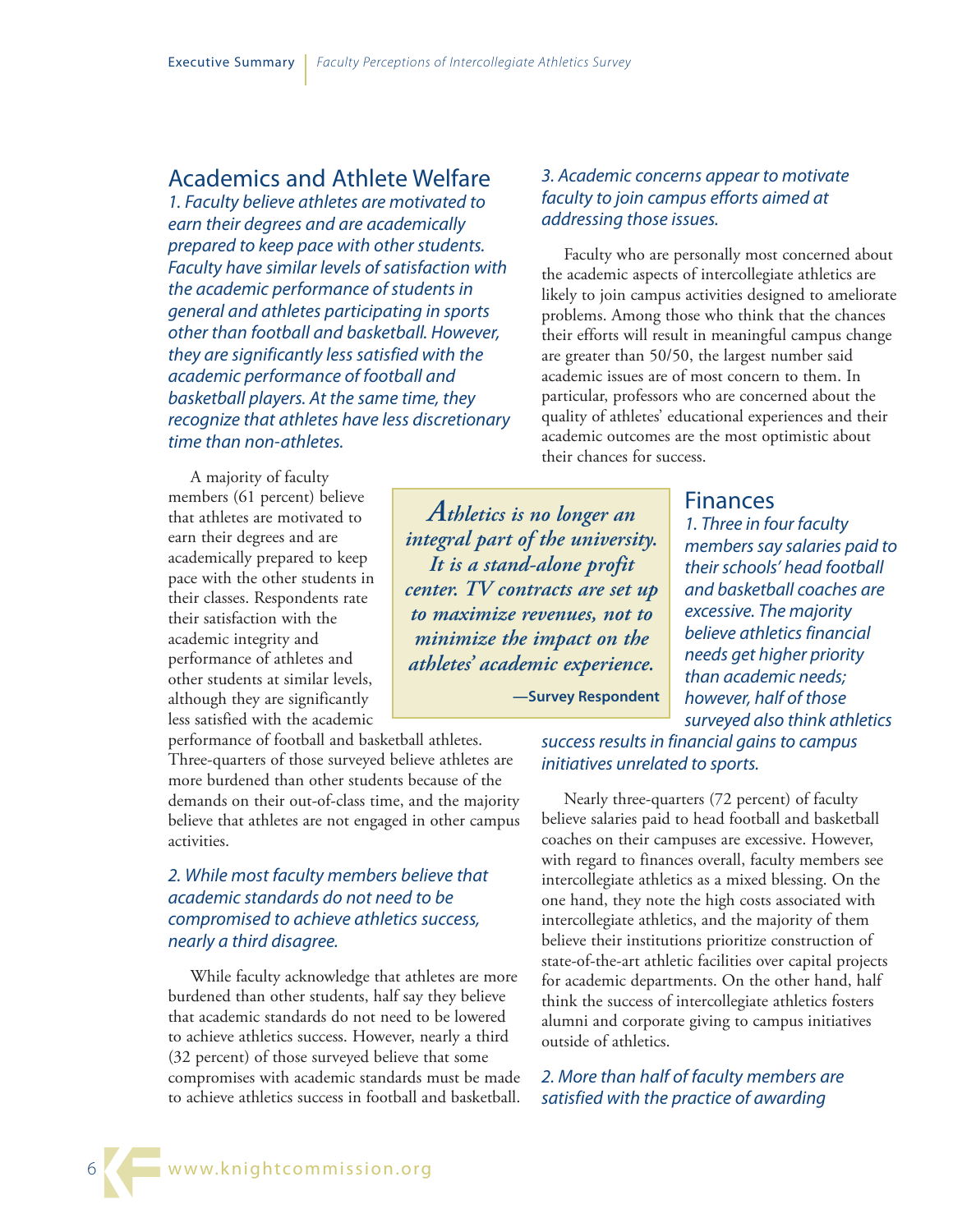#### scholarships based on athletic ability, and more faculty than not believe scholarships for basketball and football athletes may not fairly compensate them for their services.

More than half of faculty (53 percent) are satisfied with the practice of awarding scholarships based on athletics ability, nearly a third (31 percent) are not, and 15 percent have no opinion.

Also, 45 percent of respondents do not believe

or only slightly believe that athletics scholarships adequately compensate athletes in football and basketball; 39 percent moderately or strongly believe that athletics scholarships constitute fair compensation; and 15 percent do not know. The survey did not ask

additional questions that may further explain this perception, such as whether faculty who appear to support additional aid to football and basketball athletes believe additional aid should cover the full cost of attendance, be given only to those athletes with financial need, or be provided as an additional flat stipend.

#### 3. Faculty who believe general university funds are used to subsidize intercollegiate athletics on their campus tend to be dissatisfied with this practice.

Of the 791 faculty members who believe that the use of general funds to subsidize intercollegiate athletics is "Slightly to Very Much" characteristic of their campus, more faculty members (64 percent) than not (24 percent) are generally dissatisfied with the use of those funds for athletics. The level of dissatisfaction dramatically decreases when the perception of the subsidization level decreases. Eighty percent of faculty who believe general fund subsidization of athletics is "Very Much" characteristic of their campus are dissatisfied with this practice, as opposed to 14 percent who are satisfied. A smaller portion (62 percent) of faculty members who believe general fund subsidization is "Moderately" characteristic of their campus are dissatisfied with the subsidization practice, while

25 percent are satisfied. Once the faculty perception reaches the level of subsidization being "Slightly" characteristic of their campus, faculty satisfaction of the practice is nearly split—41 percent are satisfied and 38 percent are dissatisfied.

#### 4. Faculty members cite financial issues most frequently among their own personal concerns about intercollegiate athletics.

When asked what most concerns them about

*Student athletes provide a HUGE value to universities with very little compensation. I don't think it's fair.*

**—Survey Respondent**

intercollegiate athletics on their respective campus, the largest number of faculty members (342) cite financial issues. In particular, faculty highlight the high costs of athletics and its subsidization with general funds. The next largest groups of faculty

concerns about college sports are the treatment of athletes (209) and campus climates that prioritize athletics over academics (193).

#### Impact of Campus Context

Although it may seem obvious, it is useful to state that the survey results clearly demonstrate that faculty perceptions of their general campus context predict their perception of and satisfaction with their intercollegiate athletics program.

An experimental taxonomy was created to search for variations in the perceptions of faculty who work in universities that differ in academic and athletics success. Institutions from the sample were placed in one of four categories: Higher Athletic/Higher Academic; Higher Athletic/Lower Academic; Lower Athletic/Higher Academic; Lower Athletic/Lower Academic. Institutions were divided among the higher/lower academic categories based on graduation rates in football and men's basketball and average test scores for all entering students. The higher/lower athletic categories are based on institutions' appearances in the men's basketball tournament and football bowl games over the most recent six-year period.

More faculty at institutions in the Higher Athletic categories believe that athletics is not subsidized by